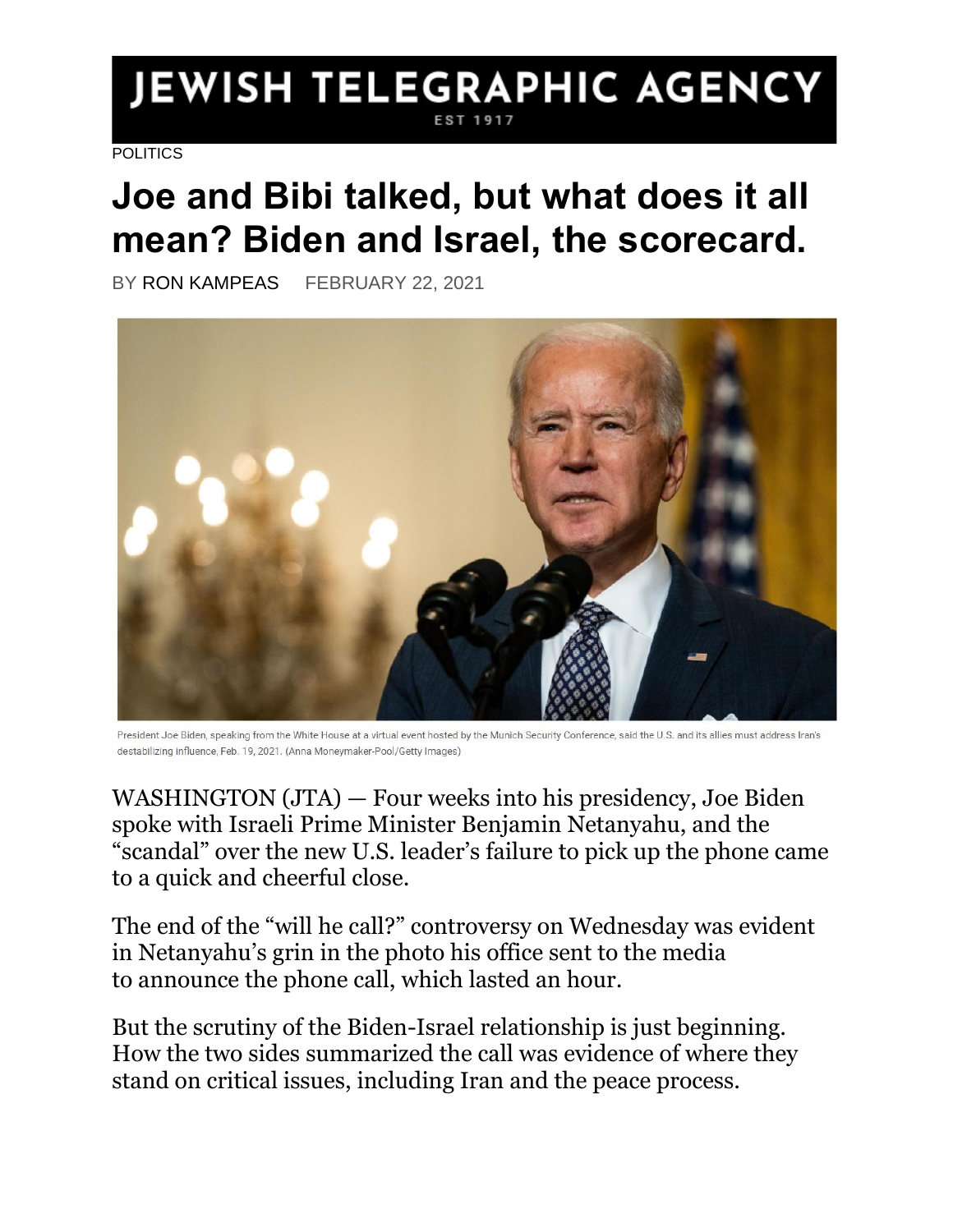Netanyahu's summary spoke of peace in broad strokes. Biden mentioned the Palestinians, while Netanyahu did not.

Netanyahu celebrated his long personal friendship with Biden. The president spoke of his longstanding friendship with Israel.

Netanyahu said they chatted for an hour. Biden's team did not list a time.

Netanyahu attached a photograph to his statement. Biden did not.

More subtly, the readouts, and a series of statements by top Biden officials, depict a tentativeness on all sides: Netanyahu seems eager to show that he is at ease with a Democratic president after being one of Donald Trump's most eager boosters for four years. Biden seems intent on differentiating himself on Middle East policy not only from Trump but from his predecessor, Barack Obama, who Biden served as vice president.

Notable, too, are the differences in tone, with Biden officials showing a greater willingness to adopt the language that pleases Netanyahu and the center-right pro-Israel community in the United States, including robust rejections of the boycott Israel movement.

There is agreement on advancing the normalization agreements that Trump brokered between Israel and four Sunni Arab states, the socalled Abraham Accords. There are sharp differences, however, over whether and how the U.S. should rejoin the 2015 Iran nuclear deal that Netanyahu detested and Trump left in 2018.

#### **Israeli-Palestinian peace: Not now — who knows when?**

Biden has plenty on his plate, his defenders say, but even once he gets it clean, reviving Israeli-Palestinian peace talks is not likely to be a priority.

His team emphatically embraces the two-state outcome, whereas Trump and his Middle East team equivocated on whether their endgame included Palestinian statehood.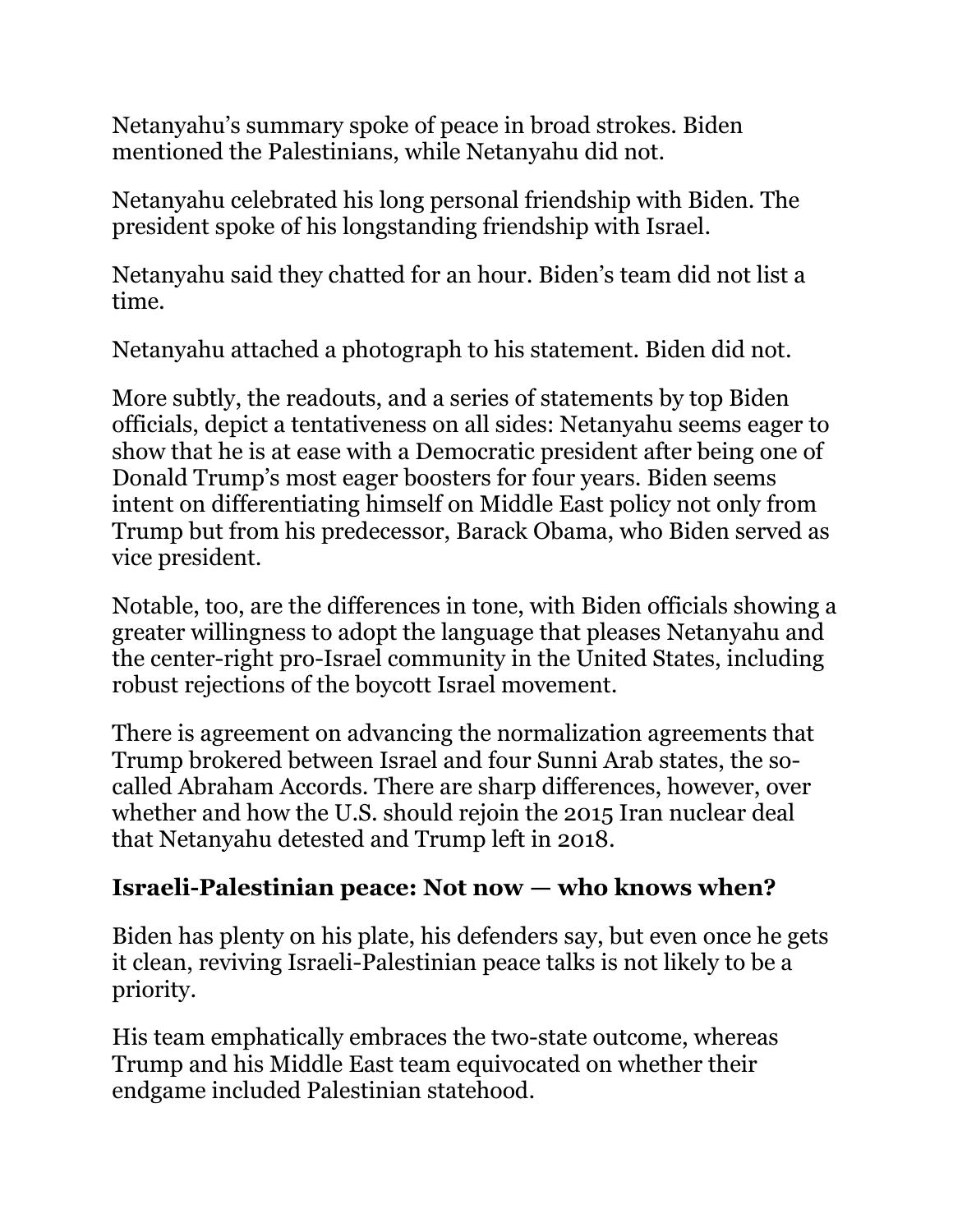But the likelihood of a Washington-led push for Israeli-Palestinian talks is remote. Biden has stacked his team with Obama alumni, and privately they say they were burned by the two failed peace pushes made by the former president, in 2009-10 and 2013-14, and aren't eager to play with fire again.

Secretary of State Antony Blinken, a deputy secretary of state and a deputy national security adviser under Obama, said the initiative this time around has to come from the parties rather than Washington.

"We need to engage on that. But in the first instance, the parties in question need to engage on that," Blinken said Feb. 8 on CNN, referring to the Israeli-Palestinian conflict. "Look, the hard truth is we are a long way I think from seeing peace break out and seeing a final resolution of the problems between Israel and the Palestinians and the creation of a Palestinian state."

That won't stop Biden from reestablishing relations with the Palestinians mostly severed by the Trump administration, although there are logistical challenges.

Biden wants to reopen the Palestine Liberation Organization office in Washington, D.C., as well as discrete office for Palestinian interests in Jerusalem. He also wants to restore U.S. assistance to the Palestinians through nongovernmental groups in the West Bank and the Gaza Strip, and through the Palestinian relief arm of the United Nations, UNRWA. Trump shut down all those areas of U.S.-Palestinian interaction.

Except when it comes to UNRWA, Biden faces obstacles.

A recent law forbids the PLO office from reopening unless the Palestinian Authority drops its criminal complaints against Israelis in the International Criminal Court. Reopening a dedicated consulate to the Palestinians in Jerusalem may face opposition from the Israeli government. And in order to deliver assistance to the Palestinians, Biden must work around U.S. statutes that ban assistance to the P.A. as long as it compensates the families of Palestinians who killed Israelis or Americans — what Israelis call "pay for slay."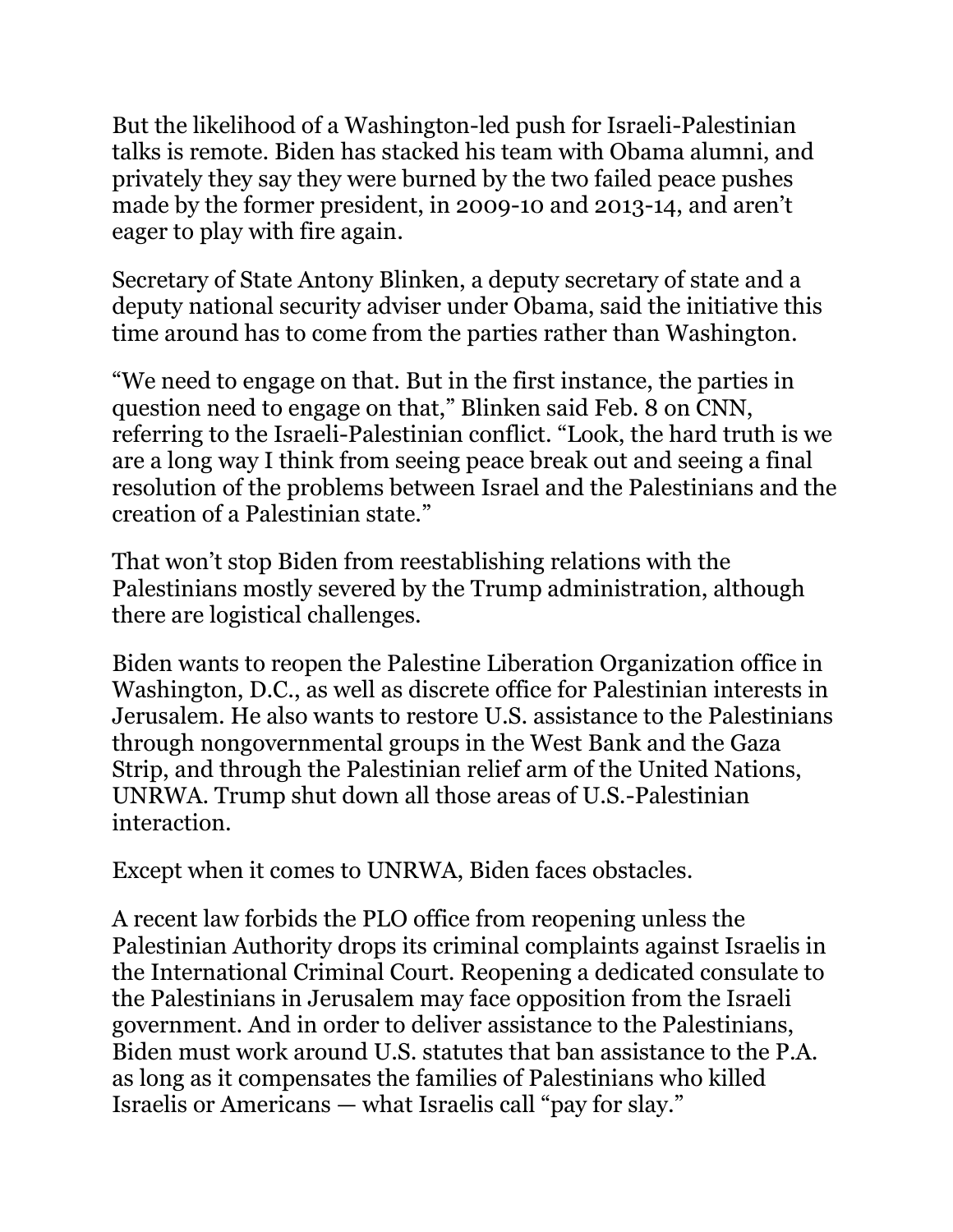#### **The Abraham Accords: Yes please, but pass the carrots**

The Biden administration has embraced the pact, but has frozen some of the incentives Trump proffered to the Sunni Arab states, [including](https://www.jta.org/quick-reads/biden-freezes-sale-of-stealth-jets-to-uae-according-to-report)  [the sale of stealth combat jets to the United Arab Emirates.](https://www.jta.org/quick-reads/biden-freezes-sale-of-stealth-jets-to-uae-according-to-report)

Warnings that such freezes would undercut the accords have not borne out: The UAE last week named its [ambassador to Israel.](https://www.jpost.com/opinion/welcome-to-uaes-ambassador-to-israel-659459)

#### **The tone: Words matter**

During the Obama years, Netanyahu and his backers in the United States wanted not only to *see* robust assistance to Israel — which came, unstintingly, in generous defense packages — but to *hear* robust defenses of Israel.

Those at times were hard to come by. In 2011, for example, the thenambassador to the United Nations, Susan Rice, vetoed a resolution that would have condemned Israel's settlement policies, but also spoke at length about why the United States opposes Israel's settlement policy. Israel welcomed the veto, but felt her [remarks](https://www.jta.org/2011/02/23/politics/pressing-israel-in-u-n-remains-a-u-s-taboo-veto-on-settlements-resolution-shows) undid the goodwill.

Biden's tone is notably different. Unlike Trump, his team will comment on Israel's settlement moves, and it restored the Obama-era practice of calling on Israel and the Palestinians to "refrain from taking unilateral steps."

But there's a Biden-era twist to the boilerplate.

Biden officials routinely warn against "annexation of territory, settlement activity, demolitions" on Israel's part, and "incitement to violence, and providing compensation for individuals imprisoned for acts of terrorism" on the Palestinian side. Obama officials did not include such specifics when warning against unilateral moves.

Specifying "pay for slay" is a particular nod to the Israelis and how galling they find the practice.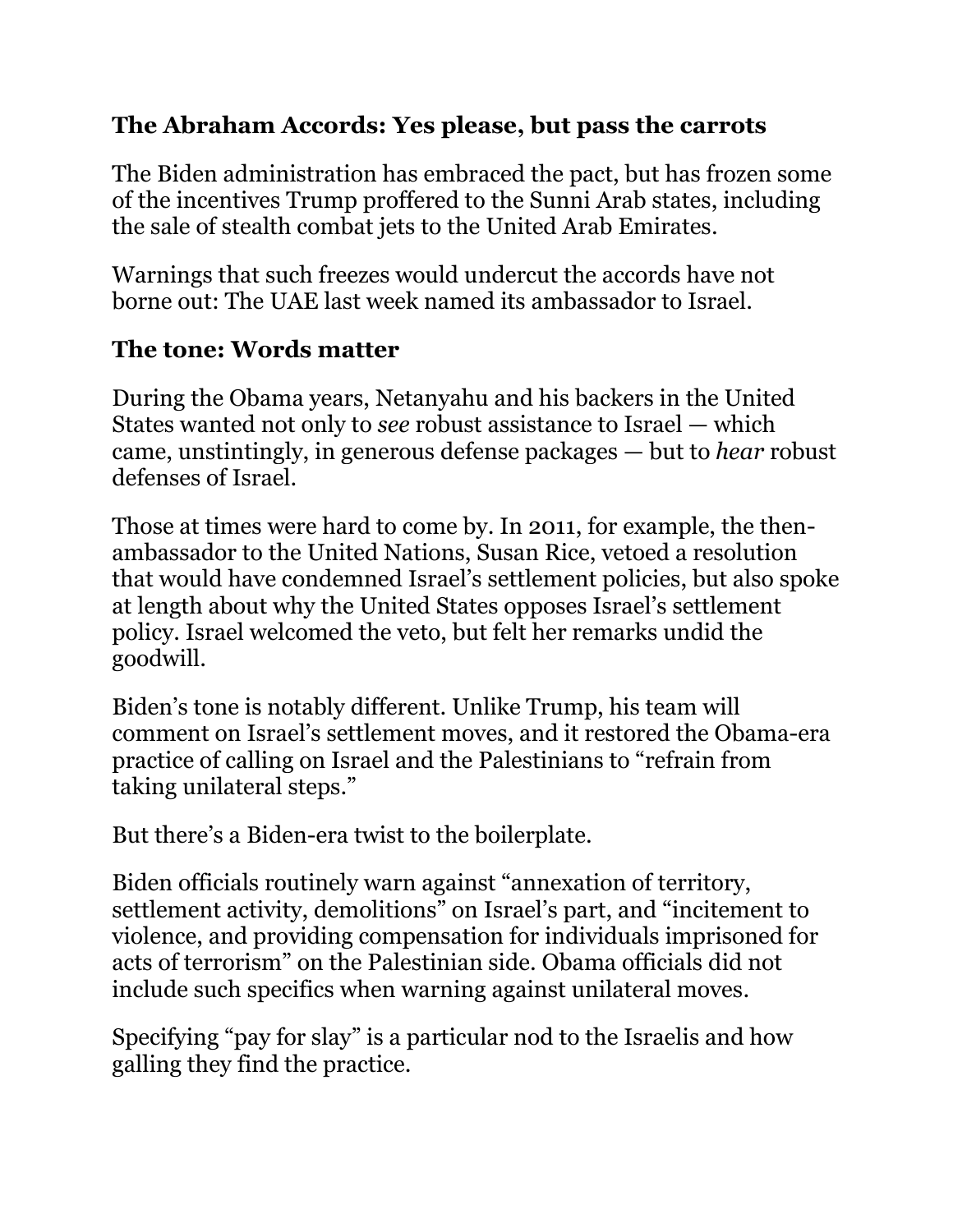Similarly, Obama administration diplomats made clear in private with other countries that it was opposed to Israel boycotts, but less so in public. Biden appears set to make his opposition to the Boycott, Sanctions and Divestment movement public in a big way, at least according to his nominee for U.N. ambassador.

"The actions and the approach that BDS has taken toward Israel is unacceptable," Linda Thomas-Greenfield said in her Senate confirmation hearing. "It verges on anti-Semitism and it is important that they not be allowed to have a voice at the United Nations."

#### **Jerusalem, the West Bank, the Golan Heights: Definitely, maybe**

Trump recognized Israel's claim to Jerusalem as its capital and its claim to sovereignty in the Golan Heights. The peace plan released a year ago by Trump's aide and son-in-law, Jared Kushner, recognized Israel's claim to parts of the West Bank.

Biden is walking some of it back — but not all the way. He's warning Israel not to unilaterally change the status of the West Bank, but on other issues his team is treading lightly.

Trump moved the U.S. Embassy to Jerusalem; asked on CNN if he regards Jerusalem as Israel's capital, Blinken replied, "I do, yes. And more importantly, we do." That distinguishes Biden from other candidates in the Democratic primaries who depicted the embassy move more as a fait accompli than something to be embraced.

Blinken equivocated slightly when asked the same question about Israeli sovereignty over the Golan Heights.

"Look, leaving aside the legalities of that question, as a practical matter, the Golan is very important to Israel's security," Blinken said. "As long as Assad is in power in Syria, as long as Iran is present in Syria, militia groups backed by Iran, the Assad regime itself – all of these pose a significant security threat to Israel, and as a practical matter, the control of the Golan in that situation I think remains of real importance to Israel's security.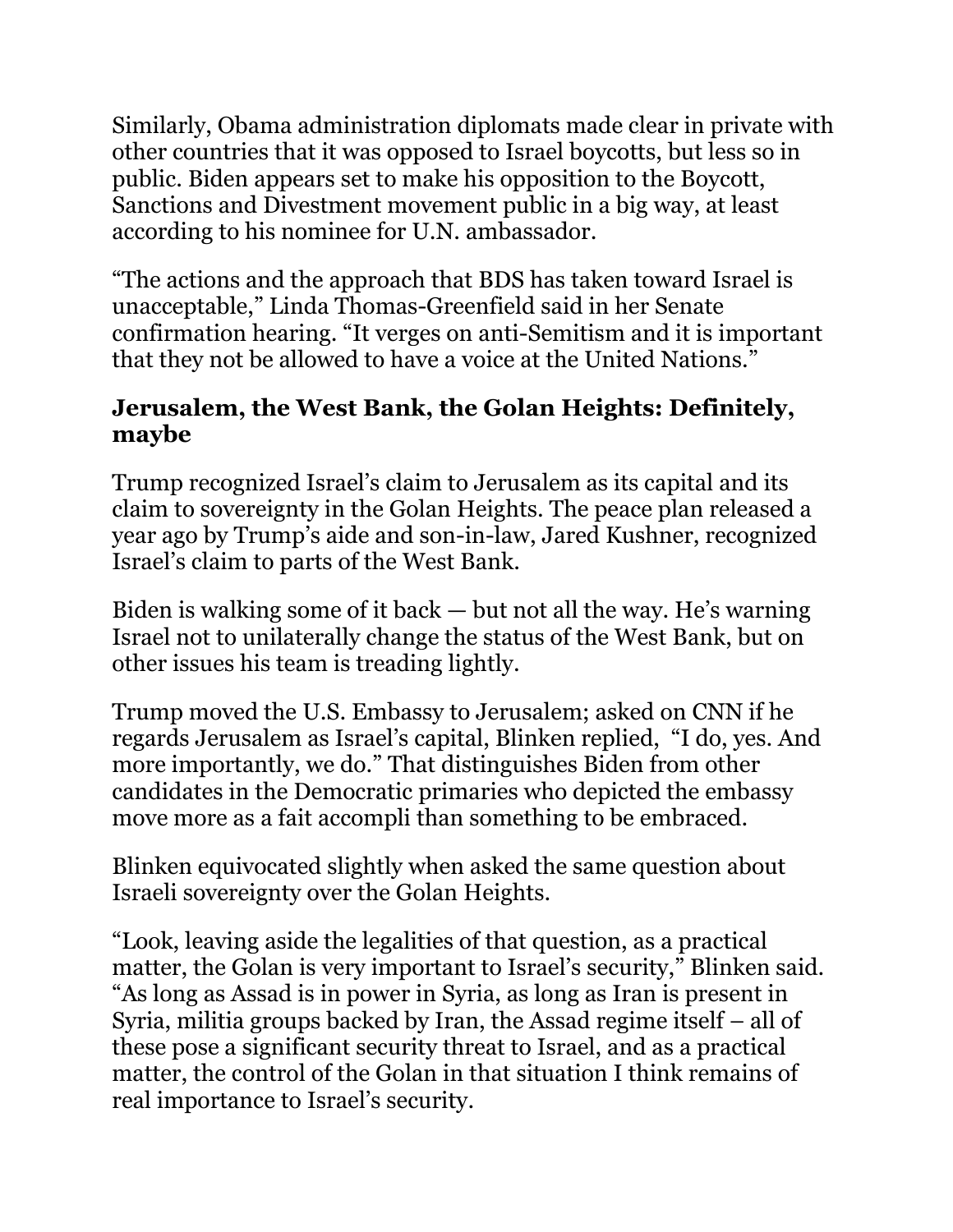"Legal questions are something else. And over time, if the situation were to change in Syria, that's something we'd look at. But we are nowhere near at that."

A number of right-wing eyebrows were raised by Blinken questioning the legality of Israel's claim, but the bottom line is that Israel's control of the strategic plateau was not an issue for now. Another notable element of Blinken's reply: the hint that Israel's security concerns would be a priority in considering Syria policy. That was not explicit with Trump or Obama.

## **Iran deal: Heading back, with a heads up**

On Thursday, Blinken met with his counterparts from Britain, France and Germany. They issued a joint statement [calling for talks with Iran](https://www.jta.org/quick-reads/biden-administration-is-ready-to-talk-with-iran-about-a-return-to-the-nuclear-deal)  [to order to return](https://www.jta.org/quick-reads/biden-administration-is-ready-to-talk-with-iran-about-a-return-to-the-nuclear-deal) to the 2015 Iran nuclear deal.

Netanyahu, who opposed the deal, immediately voiced concern.

"Israel believes that going back to the old agreement will pave Iran's path to a nuclear arsenal," he said. "Israel is in close contact with the United States on this matter."

The second sentence may have been the more significant and explained why there otherwise were no fireworks: Netanyahu and Biden had discussed Iran in their Wednesday call, and Biden likely gave him a heads up.

Those advance warnings were missing during the two years leading up to the 2015 deal, greatly exacerbating the Obama-Netanyahu tensions. Biden officials say they will keep Israel informed.

Unlike Obama, Biden also seems ready to tie a nuclear deal to other issues: The new president wants to reenter the '15 pact because he sees it as the best means to keep Iran from going nuclear, but Biden also